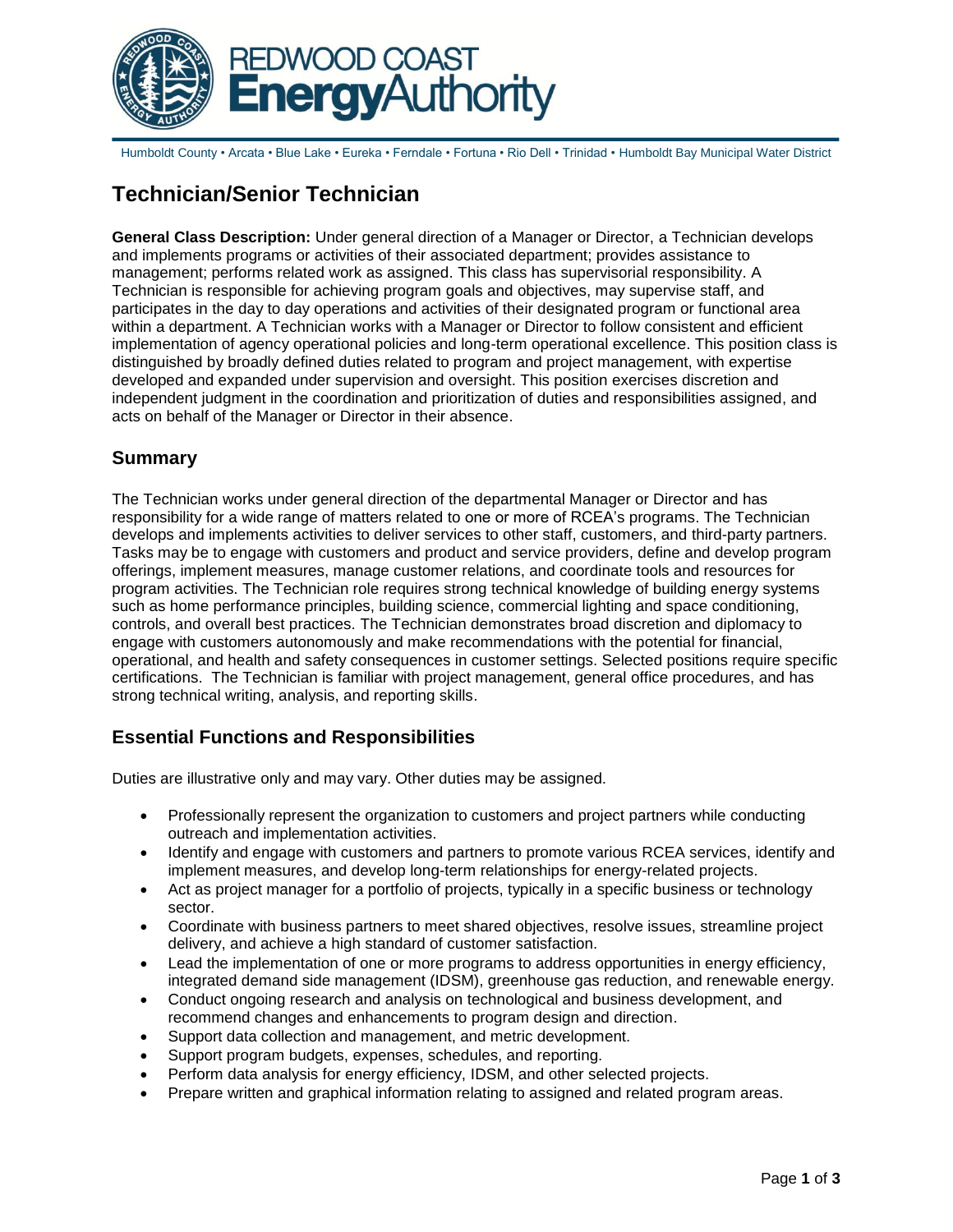- Coordinate various outreach and public education efforts.
- Assist with ongoing tracking and reporting of regulatory and compliance obligations.
- Provide supervision to other staff members, job trainees, and volunteers in support of various RCEA programs.
- Assist with coordinating and staffing public events, workshops, and meetings.
- Participate in routine evaluation and continuous improvement of existing policies and procedures.

### **Minimum Qualifications**

#### Experience/Education:

Any combination of training and experience that would provide the required knowledge, skills, and abilities is qualifying. A typical way to obtain the required qualifications would be:

- Education or experience equivalent to a bachelor's degree or greater in a related field.
- A minimum 3 years (5 years for Senior Technician designation) of progressively responsible relevant work experience.
- Some positions will require specific professional certifications and/or the ability to achieve and maintain those certifications in the first six months in the position.

#### Knowledge of:

- Energy-related technologies, practices, and system processes.
- Business software applications, including MS Office, Adobe, web browsers, tools for calendaring and project management, and database management systems.
- Administrative practices and procedures, such as business letter writing and the operation of common office equipment.
- Intermediate project management.
- Principles of customer service and business communication.

#### Ability to:

- Provide program-based guidance to customers, the general public, and business partners.
- Evaluate, recommend and implement measures.
- Assist in collaborative program development and design, including needs assessments, project design, drafting proposals, preparing marketing tools, and determining evaluation and reporting metrics.
- Critically evaluate proposals, policies, procedures, and metrics for program success.
- Plan, schedule, budget, and allocate resources.
- Prepare (or assist with the preparation of) routine reports as required by RCEA, funding agencies, regulatory, and other interested parties; and ensure that all reports are accurate, comprehensive, timely, well documented, and maintain the credibility of the program.
- Create digital maps, charts, and other visual aids to graphically present physical details, project metrics, and similar data.
- Apply intermediate mathematical skills to organize, compute, and interpret data.
- Independently learn, interpret, and apply policies, procedures, and resolutions.
- Exercise independent judgment to develop and adaptively implement existing program processes and procedures.
- Maintain a good working relationship with co-workers, stakeholders and customers.
- Use hand and diagnostic tools and climb ladders, work overhead, and crawl in confined locations.
- Manage multiple priorities, meet deadlines, and quickly adapt to changing priorities in a fastpaced dynamic environment.
- Work well under pressure.
- Be thorough and detail-oriented.
- Demonstrate patience, tact, teamwork and commitment to superior service and performance.
- Communicate effectively verbally, in writing, and through presentations.